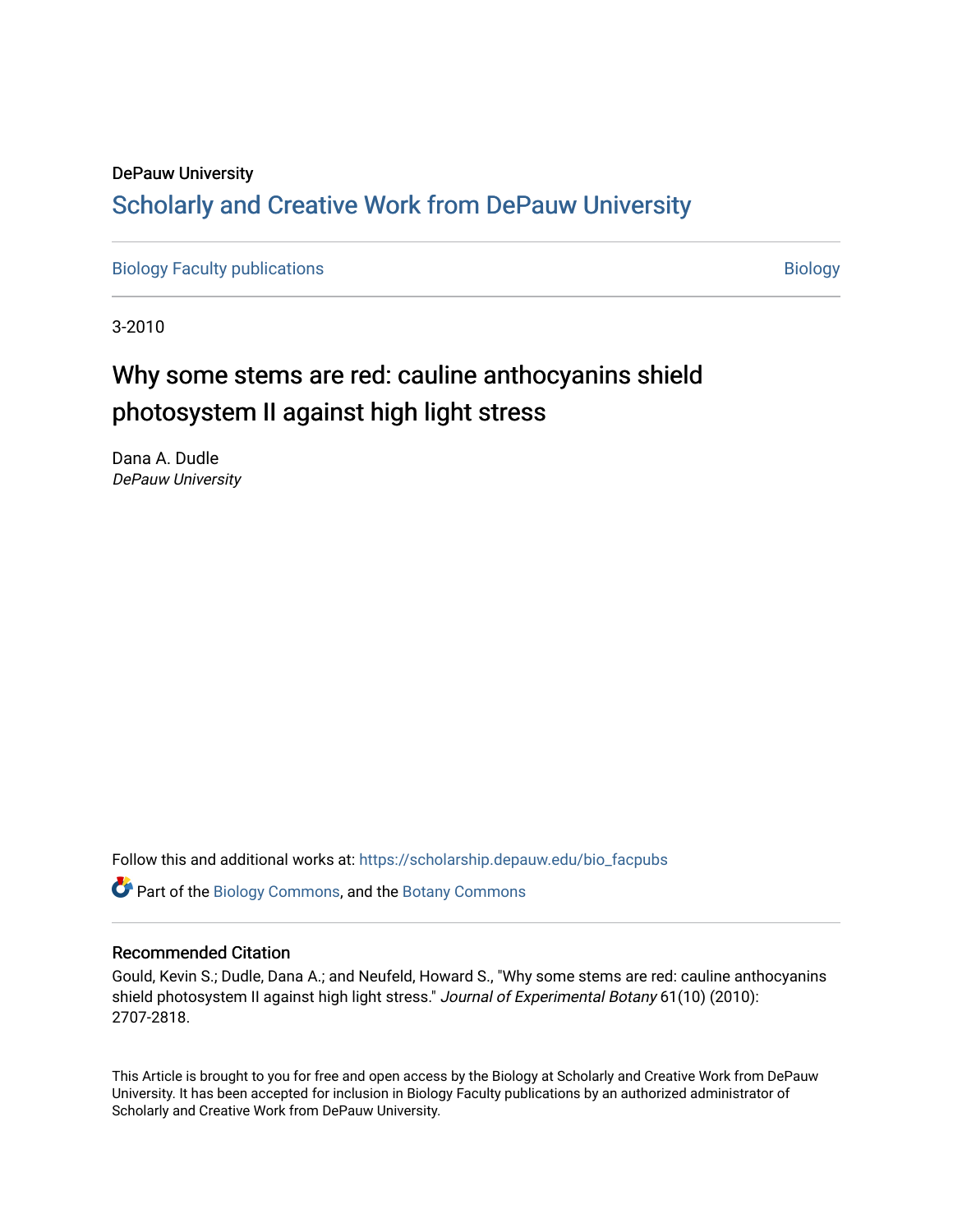RESEARCH PAPER

# Journal of Experimental **Botany** www.jxb.oxfordjournals.org

# Why some stems are red: cauline anthocyanins shield photosystem II against high light stress

Kevin S. Gould<sup>1,\*</sup>, Dana A. Dudle<sup>2</sup> and Howard S. Neufeld<sup>3</sup>

<sup>1</sup> School of Biological Sciences, Victoria University of Wellington, PO Box 600, Wellington 6140, New Zealand

<sup>2</sup> Biology Department, DePauw University, 114 Olin Biological Sciences Building, One E. Hanna Street, Greencastle, IN 46135, USA

<sup>3</sup> Department of Biology, 572 Rivers Street, Appalachian State University, Boone, NC 28608, USA

\* To whom correspondence should be addressed: E-mail: kevin.gould@vuw.ac.nz

Received 19 January 2010; Revised 12 March 2010; Accepted 29 March 2010

# Abstract

Red-stemmed plants are extremely common, yet the functions of cauline anthocyanins are largely unknown. The possibility that photoabatement by anthocyanins in the periderm reduces the propensity for photoinhibition in cortical chlorenchyma was tested for Cornus stolonifera. Anthocyanins were induced in green stems exposed to full sunlight. PSII quantum yields ( $\Phi_{PSII}$ ) and photochemical quenching coefficients were depressed less in red than in green stems, both under a light ramp and after prolonged exposures to saturating white light. These differences were primarily attributable to the attenuation of PAR, especially green/yellow light, by anthocyanins. However, the red internodes also had less chlorophyll and higher carotenoid:chlorophyll ratios than the green, and when the anthocyanic periderm was removed, small differences in the  $\Phi_{PSII}$  of the underlying chlorenchyma were retained. Thus, light screening by cauline anthocyanins is important, but is only part of a set of protective acclimations to high irradiance. Hourly measurements of  $\Phi_{PSII}$  on established trees under natural daylight indicated a possible advantage of red versus green stems under sub-saturating diffuse, but not direct sunlight. To judge the wider applicability of the hypothesis, responses to high light were compared for red and green stems across five further unrelated species. There was a strong, linear, interspecific correlation between photoprotective advantage and anthocyanin concentration differences among red and green internodes. The photoprotective effect appears to be a widespread phenomenon.

Key words: Anthocyanin function, chlorophyll a fluorescence, Cornus stolonifera, photoinhibition, photoprotection, red stems.

# Introduction

In many vascular plants, stems are pigmented red even though their leaves may be green. Stems may be entirely red, or, more commonly, coloured red only at the basal or at the apical regions of the shoot [\(Wheldale, 1916\)](#page-11-0). In some species, the red pigment is restricted to the internodes or to the nodes only; in others it is localized around wounds, glands, or lenticels throughout the stem (Fig. 1A). Variation is evident in heteroblastic plants, such as Hedera helix, which produce red stems only in their juvenile stages [\(Hackett, 2002](#page-11-0)). Red colouration may also develop in otherwise green stems in response to abiotic stressors such as drought ([Chalker-Scott, 1999](#page-10-0)), low temperatures [\(Shichijo](#page-11-0) et al.[, 1993](#page-11-0); Tignor et al.[, 1997](#page-11-0)), ultraviolet radiation

[\(Yatsuhashi](#page-11-0) et al., 1982), or high ratios of red:far-red light [\(Alokam](#page-10-0) et al., 2002). Anthocyanins are the pigments responsible for red colouration in the stems of most herbaceous species, although some members of the Caryophyllales produce betalains, and in woody stems, proanthocyanidins, lignins, and several minor pigments may be involved [\(Davies, 2004\)](#page-10-0). These pigments are most commonly located in epidermal and/or sub-epidermal tissues of the stem ([Wheldale, 1916;](#page-11-0) [Nozzolillo and McNeill, 1985\)](#page-11-0).

Despite the abundance of red-stemmed plant species, there is a surprising dearth of information on the possible functions of cauline anthocyanins. To our knowledge, only one study has explicitly addressed this issue: the

<sup>© 2010</sup> The Author(s).

This is an Open Access article distributed under the terms of the Creative Commons Attribution Non-Commercial License (http://creativecommons.org/licenses/bync/2.5), which permits unrestricted non-commercial use, distribution, and reproduction in any medium, provided the original work is properly cited.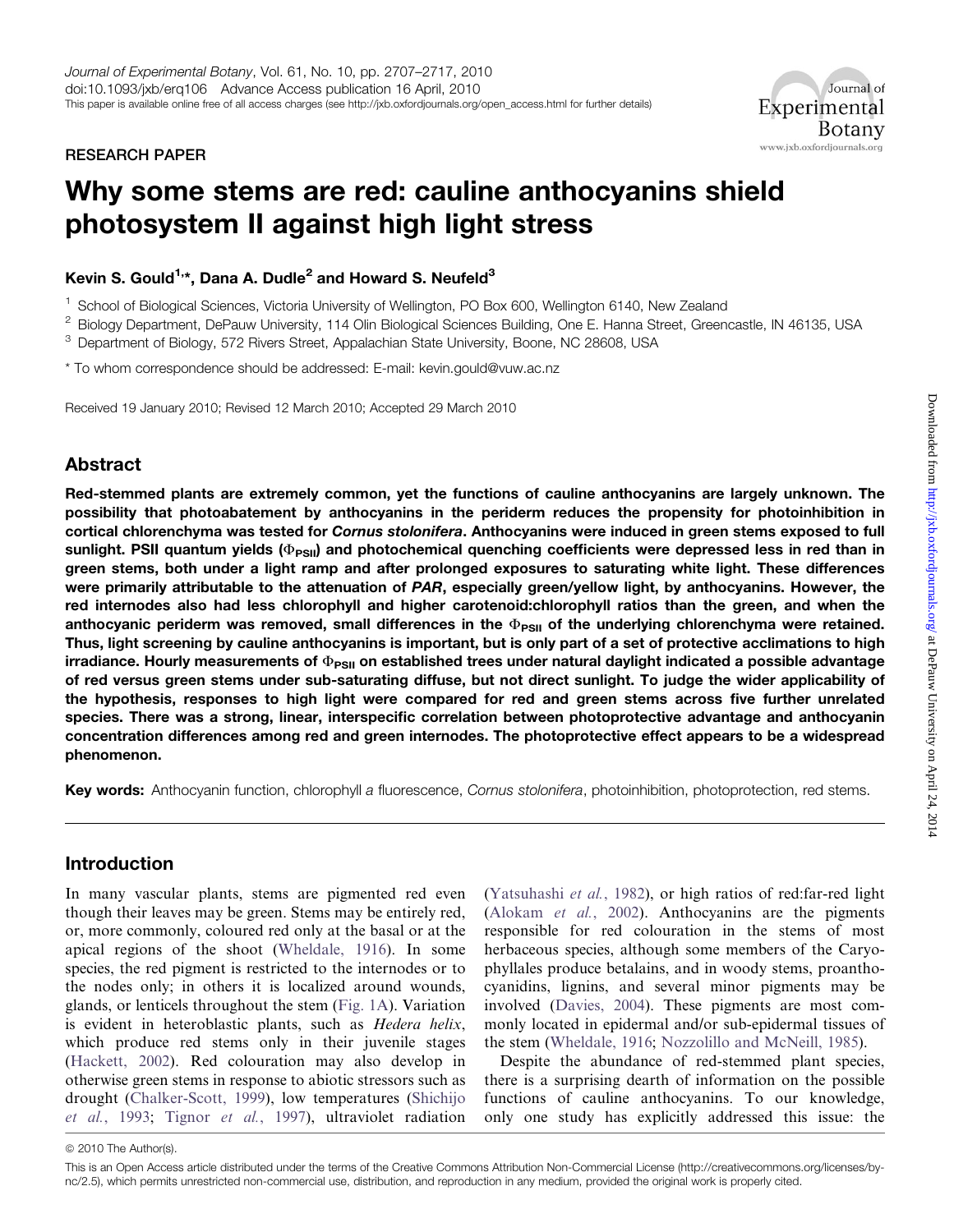

Fig. 1. Cornus stolonifera stems. (A) Surface view of red and green internodes. Bar, 5 mm. (B, C) Light micrographs of transverse sections through portions of (B) red and (C) green internodes. Bars, 100  $\mu$ m.

anthocyanins in stems (and petioles) of Ambrosia chamissonis were convincingly demonstrated to absorb quanta that would otherwise degrade thiarubrine-A, a potent but photolabile defence compound [\(Page and Towers, 2002](#page-11-0)). However, for the majority of plant species, which do not hold thiarubrines, the functional significance of anthocyanic stems has never been investigated.

Red leaves, in contrast, have attracted heated scientific debate in recent years. Among the leading functional hypotheses for the presence of anthocyanins in leaves is that of photoprotection of chloroplasts; under saturated light, anthocyanins potentially mitigate photoinhibitory and photo-oxidative damage by absorbing a proportion of the photons surplus to the requirements of the light reactions of photosynthesis. This hypothesis does not appear to apply equally to all red-leafed plants; exceptions have been reported [\(Esteban](#page-10-0) et al., 2008; Zeliou et al.[, 2009\)](#page-11-0), and alternative functional hypotheses, such as a role in herbivore defence, have been proposed ([Archetti, 2009](#page-10-0)). However, empirical support for the photoprotective hypothesis is strong for many species (reviewed by Steyn et al.[, 2002;](#page-11-0) [Gould](#page-10-0) et al., 2002a; [Close and Beadle, 2003](#page-10-0); [Gould, 2004;](#page-10-0) [Gould and Lister, 2005](#page-10-0); [Hatier and Gould, 2008](#page-11-0)). Particularly compelling evidence for photoprotection was presented in a comparison of the chlorophyll  $a$  fluorescence kinetics for anthocyanic and acyanic senescing leaves of Cornus stolonifera (Feild et al.[, 2001](#page-10-0)). Exposure to saturating light resulted in a 60% reduction in the photochemical quantum yield of photosystem II (PSII) for red C. stolonifera leaves, but an almost 100% reduction in acyanic leaves. When returned to darkness, the red leaves recovered to their maximum value rapidly, yet the acyanic leaves did not attain their pre-treatment rates even after 6 h. Similar differences were noted between green and anthocyanic leaves in the evergreen herb, Galax urceolata [\(Hughes](#page-11-0) et al., [2005](#page-11-0); [Hughes and Smith, 2007](#page-11-0)). Thus, foliar anthocyanins have the potential both to moderate the severity of chronic photoinhibition and to expedite recovery.

It is possible that photoprotection of chloroplasts could equally explain the presence of anthocyanins in some stems.

Cortical chlorenchyma in stems are structurally similar to the palisade and/or spongy mesophyll in leaves [\(Bossard](#page-10-0) [and Rejmanek, 1992](#page-10-0); Yiotis et al.[, 2006\)](#page-11-0), and the photosynthesis of stems can contribute significantly to the carbon gain of plants ([Nilsen, 1995](#page-11-0)). Moreover, both woody and herbaceous stems have been shown to be susceptible to photoinhibitory reductions in carbon assimilation at certain times of the year [\(Manetas, 2004;](#page-11-0) [Berveiller](#page-10-0) et al., 2007; [Whittmann and Pfanz, 2007](#page-11-0); [Yiotis](#page-11-0) et al., 2008).

This paper tests the hypothesis that light-shielding by anthocyanins in stems is associated with improved quantum efficiencies of PSII under saturating light. Using Cornus stolonifera as the focal species, the induction of anthocyanins and their effects on light transmittance through the periderm are described, and the chlorophyll fluorescence of red and green stems is compared after exposure to strong light at two temperatures. Finally, the applicability of the photoprotective hypothesis is assessed across five unrelated species which show variation in stem colour.

### Materials and methods

### Plant material

Fresh stem cuttings from six species that bore both red and green stems were harvested with permission from the Dunedin Botanic Garden, New Zealand, or the University of Otago Botany Department garden in mid-summer 2006. The species were: Cornus stolonifera Michx. (Cornaceae); Leucothoe fontanesiana (Steudel) Sleumer (Ericaceae); Lobelia erinus L. (Campanulaceae); Salvia gesneriiflora Lindl. and Paxton (Lamiaceae); Solidago gigantea Aiton (Asteraceae); and Tanacetum parthenium (L.) Schultz-Bip. (Asteraceae). Stems for which internodes were the most intensely pigmented red, or else were entirely green, were preferentially selected from at least five healthy, vegetative plants of similar ages per colour type per species. The C. stolonifera population was clonal, and most of the individuals from the Botanic Garden were probably genetically identical ramets. The severed ends of the stems were held in water for the duration of the photoinhibition experiments. For the longer-term light treatments, 10 C. stolonifera saplings of similar age growing in potting compost were purchased from a commercial nursery.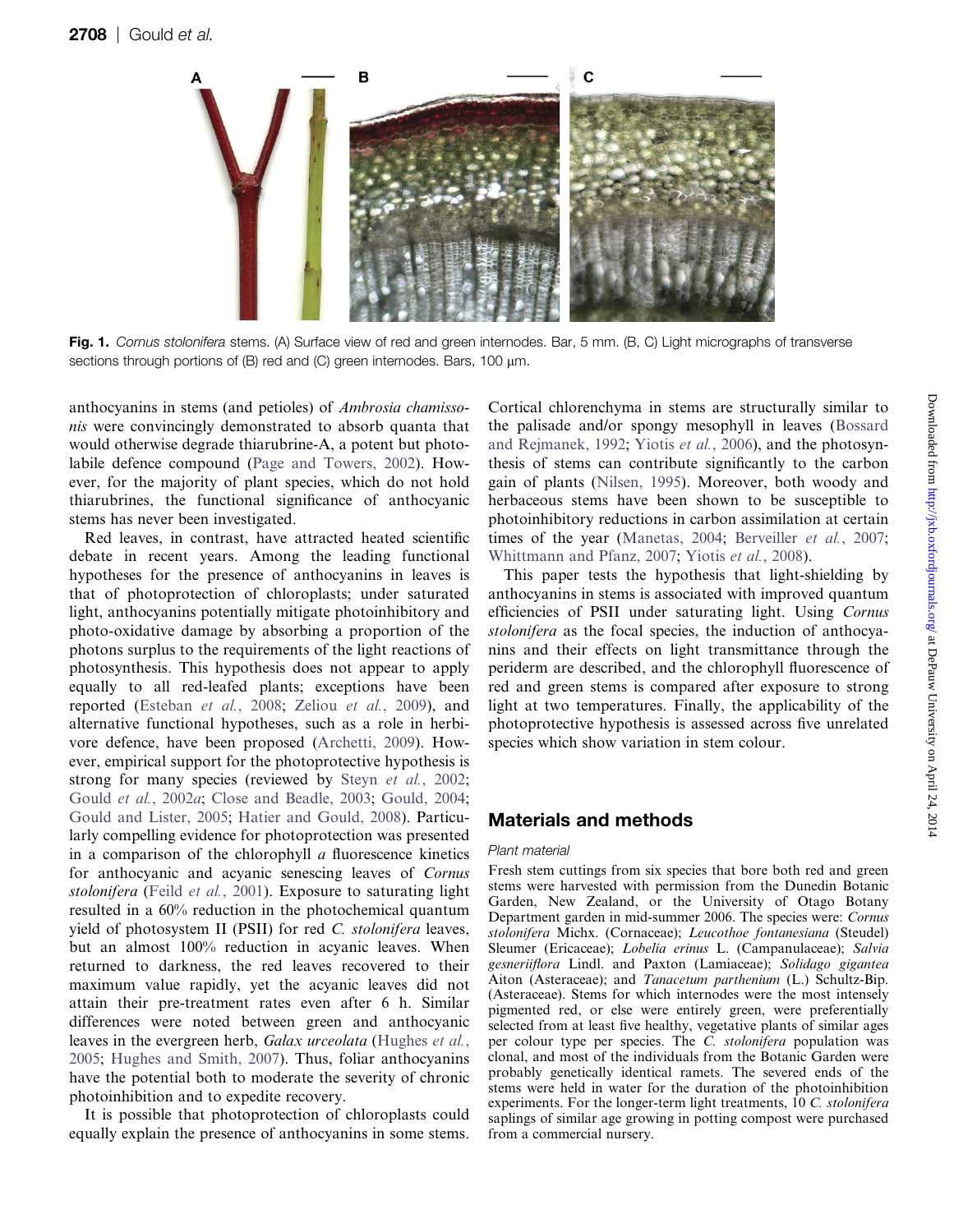#### Photoinhibitory treatments

The excised red and green stems were dark-adapted overnight for 12–15 h, and then values of  $F<sub>o</sub>$  (minimum chlorophyll fluorescence) and  $F_v/F_m$  (ratio of variable to maximum fluorescence) at 22 °C were measured midway along the third-youngest fully expanded internode using a PAM-2000 (Heinz Walz GmbH, Effeltrich, Germany) chlorophyll fluorometer with red (630 nm) pulsemodulated measuring light.

These same portions of stems were then subjected to  $1200 \mu$  mol  $m^{-2}$  s<sup>-1</sup> collimated white light for (i) 0.5 h at 22 °C; (ii) 3 h at 22 °C; or (iii) 3 h at 4 °C. The light source was a 115 V halogen bulb with a colour temperature of 3350 K, delivered through a Novaflex fibre optic illuminator. Spectral output from the lamp was measured using an LI-1800 spectroradiometer (Li-Cor Biosciences, Lincoln, NE) fitted with a cosine receptor. Immediately following the light treatment, the light-adapted ratio of variable to maximum chlorophyll fluorescence  $(F_v/F_m')$  was measured using the PAM-2000. This experiment was repeated with fresh stem cuttings, but with their chlorophyll fluorescence monitored using a Walz Imaging PAM, which supplied blue (470 nm) pulsemodulated measuring light and white actinic light.

#### Pigment location and quantification

Portions of internode that had been exposed to the photoinhibitory light fluxes were sectioned transversely, and the histological locations of anthocyanins noted in a Zeiss Axiostar Plus compound microscope. Pigment concentrations in these portions were estimated spectrophotometrically following the methods of [Gould](#page-10-0) et al. (2000). Anthocyanins were extracted in 1.5 ml acidified methanol (MeOH:H<sub>2</sub>O:3M HCl, 16:3:1 by vol.) at  $4 °C$  for 24 h, clarified by centrifugation, and their maximum absorbance in the 500–600 nm waveband determined using an Ultrospec 2000 spectrophotometer. Anthocyanin concentrations were expressed as  $A_{\lambda max}$  g<sup>-1</sup> FW, where  $\lambda_{max}$  was normally 529 nm. Chlorophylls and carotenoids were extracted in 1.5 ml of 80% (v/v) acetone at 4  $\rm{^{\circ}C}$  for 24 h in the dark, and concentrations determined from absorbances measured at 470, 647, and 663 nm using the equations of [Lichtenthaler \(1987\).](#page-11-0)

#### Chlorophyll fluorescence imaging

Five pairs of green and red stem cuttings from C. *stolonifera*, and one green, healthy leaf from each of the same stems, were darkadapted at  $22 \text{ °C}$  for 12–18 h. A red and a green internode from two stems of similar developmental age were simultaneously attached to the stage of a Walz Imaging PAM, and subjected to an irradiance ramp comprising 21 steps, each lasting 3 min. PAR supplied by the fluorometer increased in intervals from  $1 \mu$ mol to 1211 µmol m<sup>-2</sup> s<sup>-1</sup>, then decreased to 136 µmol m<sup>-2</sup> s<sup>-1</sup>. Values of  $F_{\text{m}}$  (maximum fluorescence in the light) and  $F_{\text{t}}$  (steady-state fluorescence) were averaged from an approximately rectangular area of interest on each stem, and estimates of PSII photochemical efficiency ( $\Phi_{PSII}$ ), photochemical quenching ( $qP$ ), and nonphotochemical quenching (NPQ) were calculated for each irradiance step using the equations of Genty et al. [\(1989\)](#page-10-0) and [Maxwell](#page-11-0) [and Johnson \(2000\).](#page-11-0) Colour-indexed images of the stems showing chlorophyll fluorescence parameters were captured using the Imaging PAM software. Detached leaves from C. stolonifera were subjected to the same protocol.

#### Anthocyanin induction

For each pot-grown *C. stolonifera* sapling, two green internodes of similar length, diameter, and developmental stage were randomly assigned to a sun or shade treatment. Their initial colour was measured from specular reflectance spectra using a reflectance probe attached to a USB2000 Ocean Optics (Dunedin, FL, USA) spectrometer. Stem redness was quantified by the ratio of reflectance in the red (600–699 nm) to green (500–599 nm)

wavebands ([Gamon and Surfus, 1999](#page-10-0)). A pilot study had shown this to be superior to other indices of redness for describing stem colour.

The intact stems were dark-adapted at  $22 \text{ °C}$  for  $24$  h, and then  $F_{\rm o}$  and  $F_{\rm v}/F_{\rm m}$  were measured for each focal internode using the Walz PAM-2000. They were irradiated with 1200 umol m<sup>-2</sup> s<sup>-1</sup> Walz PAM-2000. They were irradiated with 1200  $\mu$ mol m<sup>-3</sup> white light for 30 min, and then  $F_v/F_m'$  recorded.

The saplings were planted 1.5 m apart in a sunny, north-facing plot on the University of Otago grounds in February 2007. Stems were staked horizontally to the soil such that regions of interest on internodes assigned to the shade treatment faced the ground, and those assigned to the sun treatment faced upward to receive the maximum amount of solar radiation. The plot was watered twice weekly. Stems were harvested after 28 d, and internode colour, dark-adapted  $F_o$ ,  $F_v/F_m$ , and  $F_v/F_m'$  post photoinhibition treatment were re-measured.

#### Light transmittance through periderm

Small portions of the youngest fully-expanded internode were removed from nine red and nine green C. stolonifera stems. Strips of the periderm  $(c. 1 \times 2 \text{ mm})$ , and 0.1 mm deep) were excised from each portion under a dissecting microscope. These were arranged, inner periderm tissue uppermost, on a glass microscope slide in an Olympus AX70 compound microscope, an eyepiece of which delivered light from a 12 V/100 W Philips 7724 quartz halogen lamp to an Ocean Optics (Dunedin, FL) USB4000 spectrometer via a fibre optic probe. A custom-built attachment to the ocular tube ensured that the tip of the probe was perfectly centred in the optical field at the plane of focus, and prevented the entry and exit of stray light. The specimens were sub-illuminated with white light from the microscope, and transmittance, the proportion of incident light transmitted through the periderm, was measured at 0.2 nm intervals from 400–700 nm using SpectraSuite spectroscopy operating software.

#### Periderm removal

To examine for intrinsic differences in the chlorophyll fluorescence properties of chlorenchyma in the cortex of red and green stems, the periderm and four outermost cortical layers were surgically removed from a small portion of the trunk on five red and five green potted C. stolonifera. Subjacent cortical cells lacking in anthocyanins and exposed by this procedure were subjected to an irradiance ramp, and photochemical yields measured using the Walz PAM 2000.

#### Light-screening experiment

To simulate possible light-screening effects of red pigmentation on the chlorophyll fluorescence properties of green stems, one layer of polycarbonate film was wrapped around a small portion of green internode on five potted C. stolonifera plants. The Supergel Rosco (Sydenham, UK) no. 36 'medium pink' filter absorbed c. 40% green light, with a peak absorptance at 533 nm. Transmittance and chromaticity coordinates of the film are available at: [www.rosco](www.rosco.com/uk/filters/supergel.asp#colors) [.com/uk/filters/supergel.asp#colors](www.rosco.com/uk/filters/supergel.asp#colors). Dark-adapted  $F_v/F_m$  was measured at contiguous regions of covered and uncovered internode; these were then irradiated with 1200  $\mu$ mol m<sup>-2</sup> s<sup>-1</sup> white light for 90 min at 22 °C, and the decline in  $\Phi_{PSII}$  quantified.

#### Diurnal changes in  $\Phi_{PSII}$  in situ

To examine for possible photoprotective roles of anthocyanic stems in situ, advantage was taken of four established C. stolonifera trees growing in a north–south row at an exposed corner of a Wellington garden. The trees originated from the same nursery stock as the potted plants, with red and green-stemmed phenotypes alternating in the row. On 6 September 2009 (early Spring), a cloudless day with a light southerly breeze, measurements of  $\Phi_{PSII}$  were recorded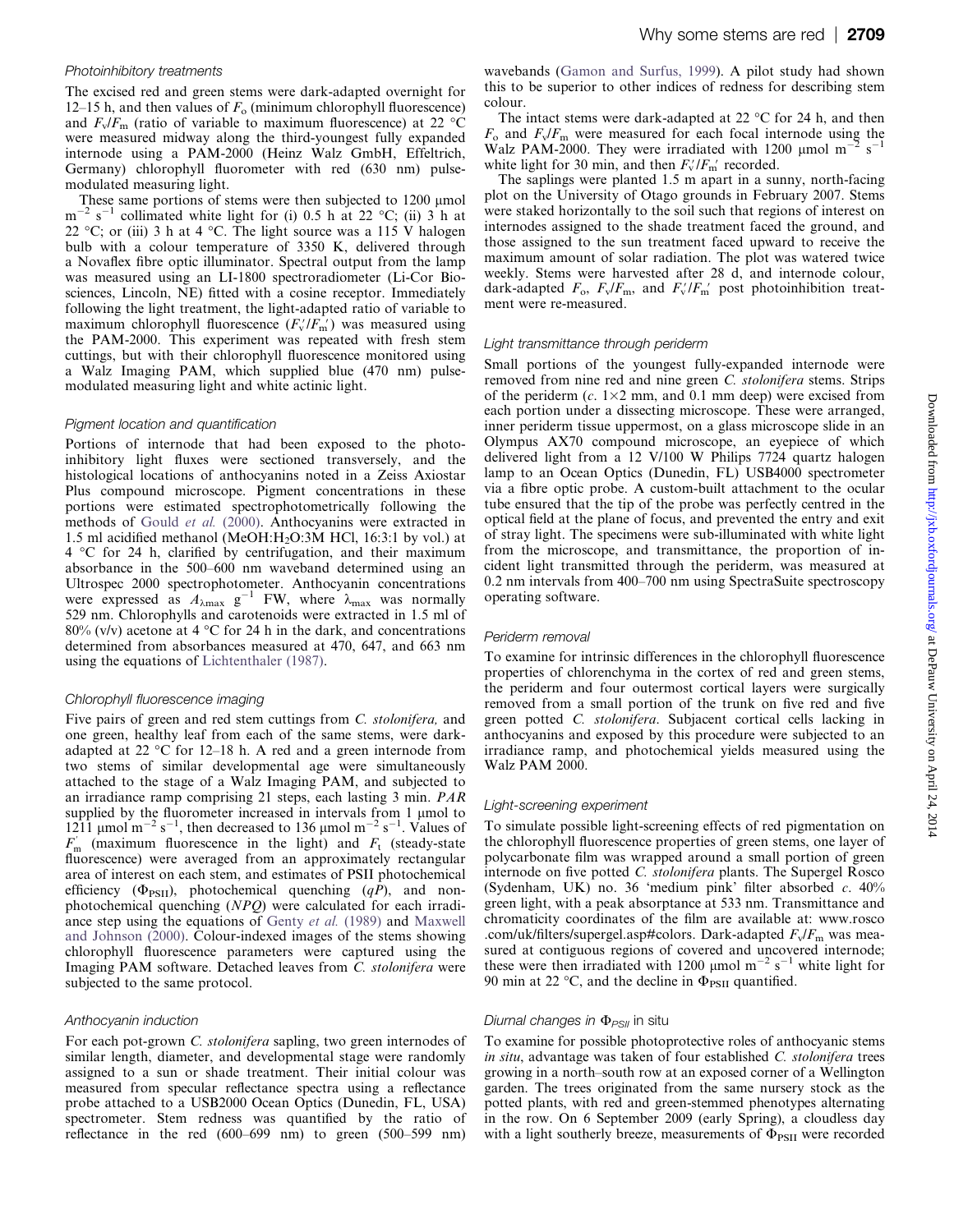<span id="page-4-0"></span>at hourly intervals from 8 am until 5 pm on both the east- and west-facing aspects of three vertical stems per tree using a Walz PAM 2500 chlorophyll fluorometer. Stem temperatures were recorded with a Ni-NiCr thermocouple fitted with the Walz leaf clip holder 2030-B, and irradiance normal to the stem was measured using a Li-Cor (Lincoln, NE, USA) 250A light meter fitted with a cosine-corrected quantum sensor.

# **Results**

### Cornus stolonifera stem pigments

The population of *C. stolonifera* in the Dunedin Botanic Garden varied in stem colour from entirely red to entirely green (Fig. 1A). Individual stems often displayed a radial gradient in pigmentation, with the more shaded parts of the internode green, and the remainder predominantly red. The red pigment, shown previously to be an anthocyanin [\(Feild](#page-10-0) et al.[, 2001](#page-10-0); [Bjorøy](#page-10-0) et al., 2007), was located in the red stems in the periderm (where present) and/or up to four outermost layers of the stem cortex (Fig. 1B). In green stems, anthocyanins were either absent from cortical tissue (Fig. 1C), or else were evident at low concentration in the outermost subepidermal layer only. Portions of periderm surrounding lenticels and lesions were generally anthocyanic on both types of stem. Aside from vacuolar pigmentation, there were no obvious structural differences between the red and green stems. All expanded leaves were entirely green until the onset of senescence.

Cortical tissues in the red stems held substantially lower concentrations of the chlorophylls, both a and b, than did those in the green stems (Table 1). Total carotenoids (carotenes plus xanthophylls) were similar in concentration among both stem types and, consequently, there was a small but statistically significant greater ratio of carotenoids to total chlorophylls in the red stems. Anthocyanin concentrations were on average 3.6-fold greater in the red than in the green stems.

## Photoinhibitory responses of C. stolonifera stem cuttings

The maximum photochemical efficiencies of PSII, as estimated from chlorophyll fluorescence  $(F_v/F_m)$  using the

Table 1. Concentrations of chlorophyll (Chl) a and b, carotenoids (Car), and anthocyanins (Ant) in the cortical tissues of green and red stem portions of Cornus stolonifera

Means of  $n=14 \pm$ SE. Statistical differences between columns indicated by: \*P <0.01; \*\*P <0.0001.

| <b>Pigment</b>                                                             | Green            | Red                |  |
|----------------------------------------------------------------------------|------------------|--------------------|--|
|                                                                            | $161 \pm 8.0$    | $129 \pm 6.7$ *    |  |
| Chl a ( $\mu$ g g <sup>-1</sup> FW)<br>Chl b ( $\mu$ g g <sup>-1</sup> FW) | $65 \pm 3.6$     | $49\pm2.7*$        |  |
| Chl $a:b$                                                                  | $2.5 \pm 0.03$   | $2.6 \pm 0.02^*$   |  |
| Car ( $\mu$ g g <sup>-1</sup> FW)                                          | $53 \pm 2.4$     | $49 + 2.8$         |  |
| $Car:ChI (a+b)$                                                            | $0.24 \pm 0.005$ | $0.27 \pm 0.004**$ |  |
| Ant ( $A_{529nm}$ g <sup>-1</sup> FW)                                      | $4.4 \pm 0.6$    | $16.0 \pm 1.2**$   |  |

Walz PAM 2000, were comparable for dark-adapted green  $(0.75\pm0.01)$  and red  $(0.74\pm0.01)$  C. stolonifera stems. When subjected to white light at 1200  $\mu$ mol m<sup>-2</sup> s<sup>-1</sup>,  $\Phi_{PSII}$ declined markedly (Fig. 2A, B). After 30 min light at 22  $^{\circ}C$ , the reduction from initial  $F_v/F_m$  values was statistically similar for green and red stems (ANOVA;  $P=0.6$ ). By contrast, after 3 h light at 22 °C,  $\Phi_{PSII}$  had declined approximately 33% more in the green than in the red stems, a statistically significant difference  $(P=0.03)$ . Because the potential for photoinhibition is greatest under strong light at low temperatures, the responses of green and red stems were also compared after 3 h light at  $4^{\circ}$ C. Under those conditions,  $\Phi_{PSII}$  declined even further, and again the red stems were less affected than the green  $(P=0.01)$ . There was a significant negative correlation between anthocyanin content and the magnitude of response to photoinhibitory conditions after 3 h at 22 °C ( $r = -0.65$ ;  $P = 0.04$ ) and at 4 °C  $(r = -0.89; P = 0.007)$ . This correlation was not evident after only 30 min at 22 °C ( $r=0.58$ ;  $P=0.08$ ).

Similar trends were observed when further portions of red and green stems exposed to high light were examined under a Walz Imaging PAM (Fig. 3). This result demonstrated that the differences in chlorophyll fluorescence between red and green stems were unaffected by the quality of measuring light issued by the fluorometer, since the PAM-2000 supplied modulated pulses of red light, and the Imaging PAM blue light. Small differences in  $\Phi_{PSII}$  were observable



Fig. 2. (A) Normalized spectral output (W  $\text{m}^{-2}$  nm<sup>-1</sup>) from the lamp used for photoinhibition experiments. (B) Decline in  $F_v/F_m$  for chlorophyll fluorescence of green (G) and red (R) Cornus stoloni*fera* internodes following exposure to 1200  $\mu$ mol m<sup>-2</sup> s<sup>-1</sup> white light for 30 min ( $n=9$ ) or 3 h ( $n=5$ ) at 22 °C or 4 °C. Means  $\pm$ SE. Different letters above bars indicate statistical significance (ANOVA; P <0.05).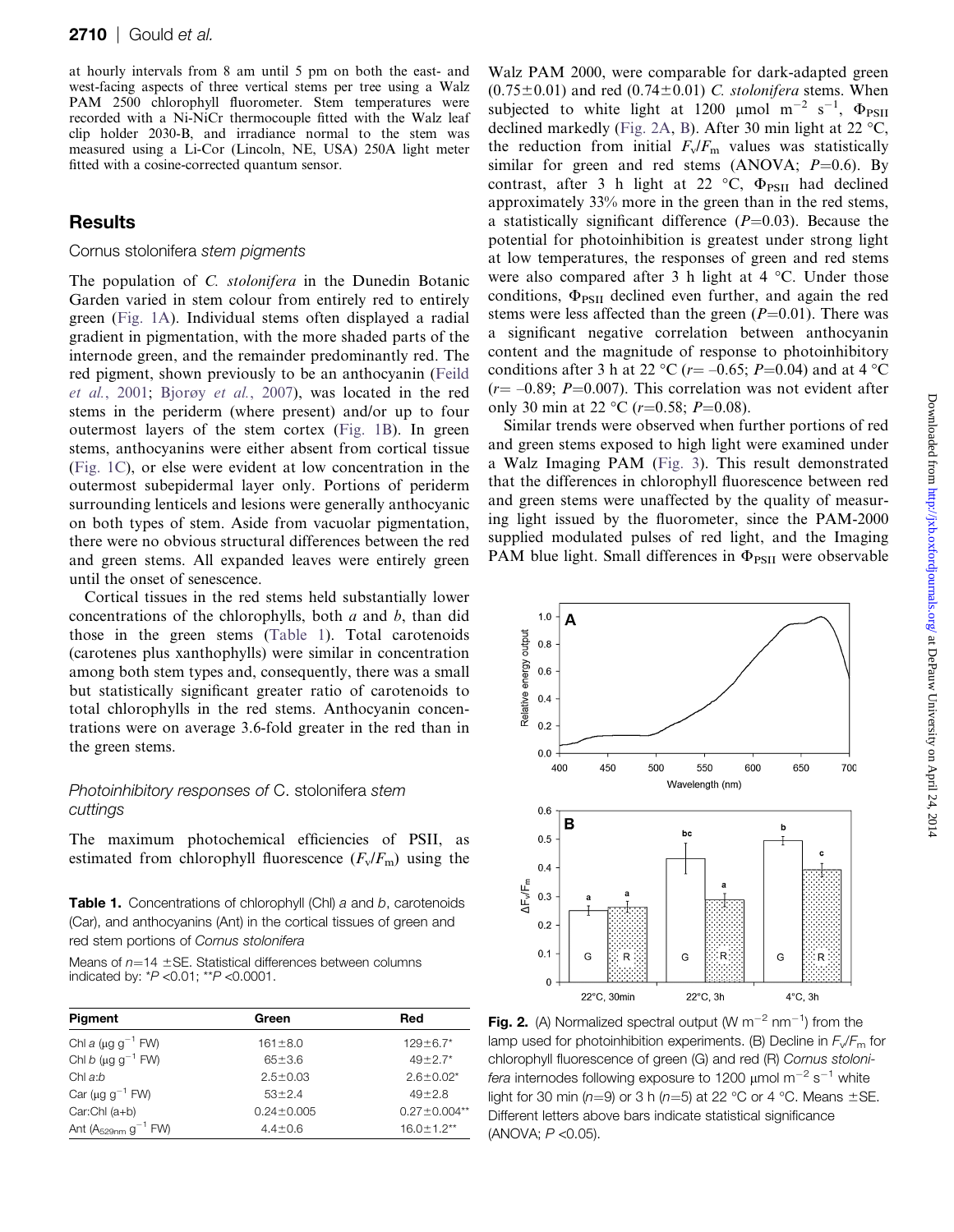

Fig. 3. Images of green (G) and red (R) stems of Cornus stolonifera colour-indexed for chlorophyll fluorescence. (A) Dark-adapted  $F_v/F_m$ at 22 °C. (B-D) F<sub>v</sub> $^{\prime}$ /F<sub>m</sub> $^{\prime}$  after 1200 µmol m<sup>-2</sup> s<sup>-1</sup> white light for (B) 30 min at 22 °C, (C) 3 h at 22 °C, (D) 3 h at 4 °C. Numbers show averages for circled areas of interest.

along the lengths of each internode, but these did not vary consistently among stems. Ignoring edge effects caused by the stem curvature, the Imaging PAM proved to be a useful, reproducible method to compare simultaneously the fluorescence kinetics of red and green stems under identical conditions.

### Light response curves for chlorophyll fluorescence

Relationships between incident light level and chlorophyll fluorescence kinetics differed markedly between the red and green stems of C. stolonifera (Fig. 4).  $\Phi_{\text{PSII}}$  and photochemical quenching coefficients  $(qP)$  were both statistically greater in the red than in the green internodes when irradiated with between 80 and 750  $\mu$ mol m<sup>-2</sup> s<sup>-1</sup> white light (ANOVA;  $P \leq 0.01$ ), but were comparable in magnitude for the two stem types outside this irradiance range. Red stems were similar to the green C. stolonifera leaves in their light response curves for  $\Phi_{\text{PSII}}$  and  $qP$  with irradiances between 100 and 600 µmol  $m^{-2} s^{-1}$  (P >0.2). Nonphotochemical quenching (NPQ), in contrast, was greater in the green than in the red stems with irradiances up to about 400 µmol m<sup>-2</sup> s<sup>-1</sup> (P <0.01), although the trend reversed under stronger light. NPQ values for the leaves closely matched those of the green stems  $(P > 0.1$  at all irradiance levels), but exceeded those of the red stems under light up to 400  $\mu$ mol m<sup>-2</sup> s<sup>-1</sup> (*P* <0.05).

### Light attenuation through the periderm

The periderm in C. *stolonifera* internodes substantially reduced the amount of light transmitted to subjacent cortical chlorenchyma (Fig. 5A). Of the PAR (400–700 nm) incident normal to the youngest, fully-expanded internode,  $32\pm2\%$  was transmitted through the periderm in green stems, and only  $15\pm3\%$  transmitted in red stems. Those numbers permitted the photochemical yield data in Fig. 4 to be re-expressed as a function of the calculated irradiance received at the cortex, rather than of the measured total light incident on the stem surface. The light curves thus obtained (Fig. 5B) were very similar for cortical cells in red



Fig. 4. Light response curves for photochemical quantum yield  $(\Delta F/F_{m})$ , photochemical quenching (qP), and non-photochemical quenching (NPQ) of photosystem II at 22 °C for green and red stems and green leaves of Cornus stolonifera. Means  $\pm$ SE, n=5.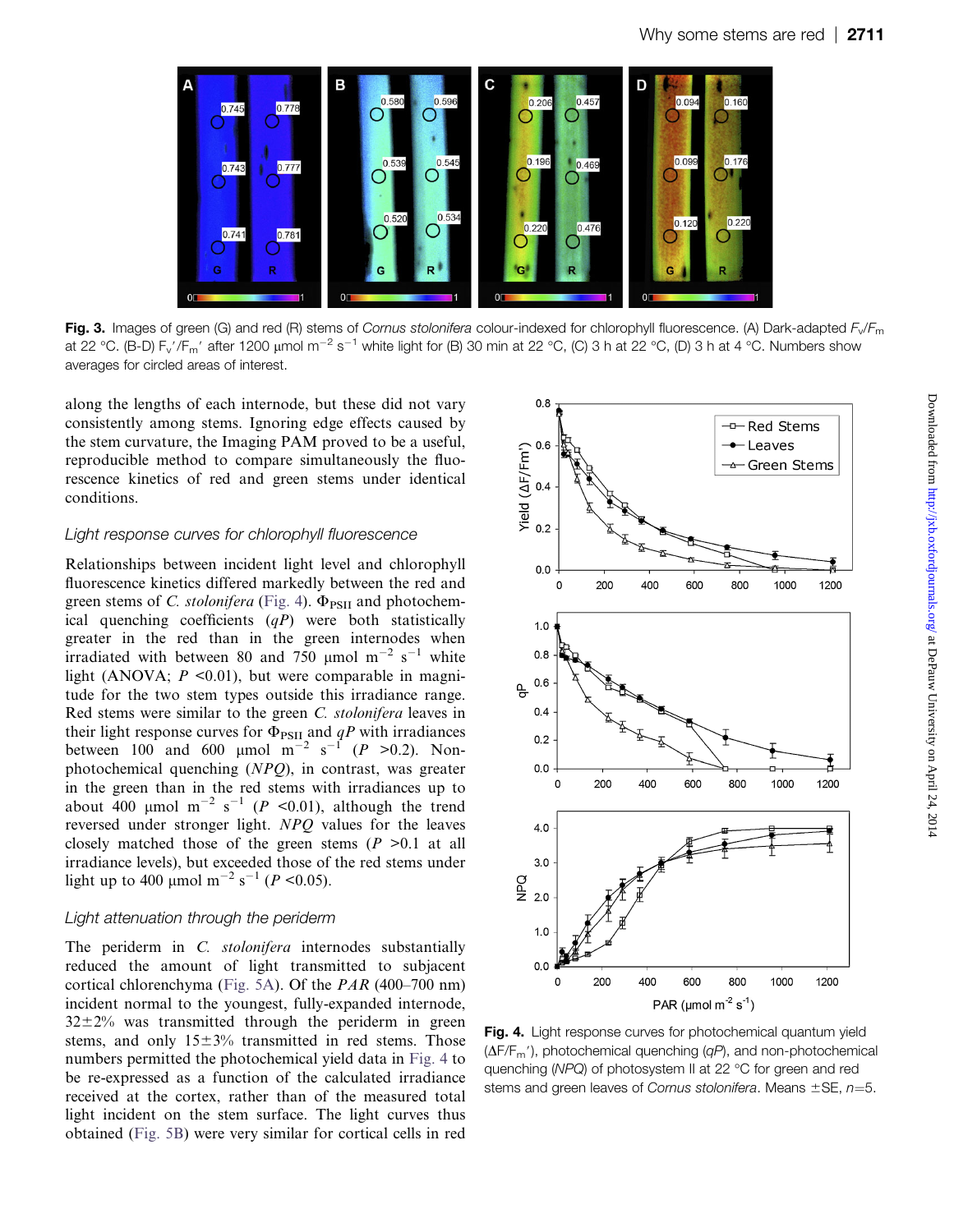and green stems at irradiances lower than 50 µmol m<sup>-2</sup> s<sup>-1</sup>, although there was an apparent small disadvantage of the red stems under stronger light. However, the data in Fig. 5B possibly overestimate the effects of light attenuation on quantum yields of red stems, since anthocyanin in the periderm altered the quality as well as the quantity of transmitted light (Fig. 5A). Green stems transmitted comparable proportions of red light (600–700 nm), but signifi-



Fig. 5. (A) Spectral transmittance through the periderm of green and red stems of Cornus stolonifera. Symbols identify the lines; actual data points are spaced 0.2 nm apart. Means  $\pm$ SE, n=9. (B) Light response curves for photochemical quantum yield  $(\Delta F/F_m')$  as a function of calculated PAR incident on cortical chlorenchyma in red and green stems. Data from Fig. 4 were redrawn after accounting for light attenuation through the periderm. Means  $\pm$ SE,  $n=5$ . Error bars for red stems are smaller than symbols. (C) Light response curves for photochemical quantum yield in cortical chlorenchyma following removal of the periderm. Means  $\pm$ SE,  $n=5$ .

cantly more blue (400–500 nm) and green/yellow light (500–600 nm) to the cortex than did red stems (ANOVA;  $P_{\text{red light}}$ =0.07,  $P_{\text{blue}}$ =0.017,  $P_{\text{green/yellow}}$  <0.0001). The light incident on the cortex of green stems typically comprised  $14\pm1\%$  blue,  $40\pm1\%$  green/yellow, and  $46\pm1\%$  red. The corresponding composition of light inside red stems was on average 10  $\pm$ 3% blue, 9 $\pm$ 2% green/yellow, and 81 $\pm$ 5% red, but these proportions were more variable than in the green stems; internodes with a thicker and more intensely redpigmented periderm transmitted proportionately less blue and green/yellow light. Relative to that in green stems, the spectral composition at the cortex in red stems was significantly enriched in red light (Kruskal–Wallis nonparametric ANOVA;  $P=0.0003$ ), depleted in green/yellow  $(P=0.0003)$ , and comparable in blue  $(P=0.2)$ .

#### Periderm removal

When the periderm and all anthocyanic tissues were surgically removed, the underlying cortical chlorenchyma in green and red stems showed only small differences in chlorophyll fluorescence profiles (Fig. 5C).  $\Phi_{\text{PSII}}$  values were greater for the cortex of red than of green stems  $(P \le 0.05)$  under irradiances between 21 µmol and 1300 µmol m<sup>-2</sup> s<sup>-1</sup>, but were not statistically distinct outside this range. However, the differences were invariably smaller than those for the intact stems (Fig. 4). The maximum difference in  $\Phi_{PSII}$ between the red and green stem cortex (0.09 units) was approximately 2-fold smaller than the corresponding difference for intact stems.

### Light-screening experiment

A polycarbonate filter, the optical properties of which approximated those of anthocyanin pigments, greatly reduced the photoinhibitory response of green stems to white light. When green internodes were irradiated for 90 min with 1200  $\mu$ mol m<sup>-2</sup> s<sup>-1</sup> white light at 22 °C, the quantum efficiencies of PSII declined by  $76\pm3\%$  (n=5). By contrast, in contiguous regions of internodes that had been ensheathed with a single layer of polycarbonate,  $\Phi_{PSII}$ declined by 60  $\pm$ 2%. The difference was statistically significant (paired t test;  $P \le 0.002$ ).

#### Anthocyanin induction and photoprotection

When upright, predominantly green stems of C. stolonifera were staked horizontally in a garden plot, their uppermost portions, which were exposed to full sunlight at the height of summer, rapidly developed anthocyanin pigments, whereas the shaded, lower surfaces remained green. Upon harvest 28 d after treatment, the sun-exposed regions of the stems were 'very dark red' (Munsell notation: 2.5R 1/4); their ratios of red:green reflectance were, on average, 10-fold greater than those of the shaded regions (Fig. 6A). This difference was attributable to a reduction in the reflectance of green wavebands, rather than to any increase in reflectance in the red. Associated with this increase in anthocyanin pigmentation was an improved performance under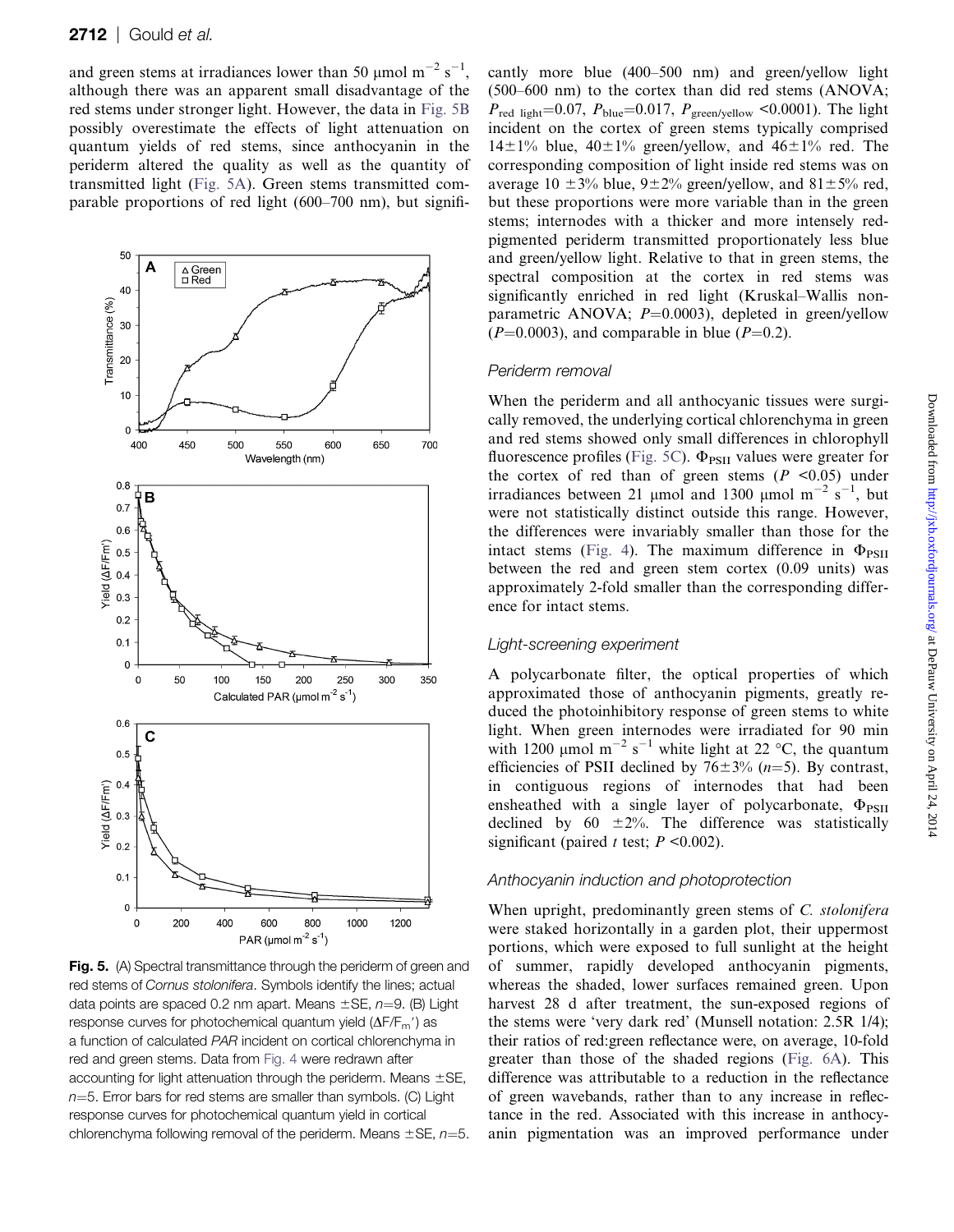photoinhibitory light. When exposed to 1200  $\mu$ mol m<sup>-2</sup> s<sup>-1</sup> white light for 30 min at 22 °C,  $\Phi_{PSII}$  declined significantly less in the redder regions of the stems than in the green regions (Fig. 6B).



Fig. 6. Reflectance and chlorophyll fluorescence of sun-exposed and shaded regions of Cornus stolonifera stems before and after staking horizontally. (A) Ratio of reflectance of red (600–699 nm) to green (500–599 nm) wavebands. (B) Decline in  $F_v/F_m$  after 1200 umol m<sup>-2</sup> s<sup>-1</sup> white light for 30 min at 22 °C. Means  $\pm$  SE, n=9.

### Diurnal changes in  $\Phi_{PSII}$  in situ

Hourly measurements of  $\Phi_{PSII}$  were recorded for east- and west-facing aspects of the vertical stems borne on established C. stolonifera saplings (Fig. 7). There was an apparent advantage of red over green stemmed trees under sub-saturating diffuse sunlight, but not under direct sunlight;  $\Phi_{PSII}$  values were up to 27% higher in the red than in the green for east-facing cortical tissues during the early afternoon, and up to 42% higher for west-facing tissues in the late morning. At other times of the day,  $\Phi_{PSII}$  values did not vary consistently between phenotypes. Stem temperature fluctuations were clearly unaffected by the presence of anthocyanins. Each data point in Fig. 7 represents the mean value of six measurements; these, however, were derived from only two trees per phenotype (the maximum available), and the data do not, therefore, lend themselves to rigorous statistical analysis.

### Photoprotection across unrelated plant species

To test the wider applicability of the photoprotective hypothesis for red stems, internodes from five further unrelated plant species were exposed to photoinhibitory fluxes and their decline in PSII photochemical efficiencies compared using the PAM-2000. Anthocyanin content varied 22-fold among those internodes, but did not correlate to concentrations of chlorophylls  $a$  and  $b$ , or total carotenoids ([Table 2](#page-8-0)). For each species, the stems showed a greater decline from their original  $F_v/F_m$  values when exposed to 1200 µmol m<sup>-2</sup> s<sup>-1</sup> white light for 3 h at 4 °C than for 30 min at 22 °C. The decline after 3 h light at 4 °C



Fig. 7. Diurnal changes in incident PAR, stem temperature, and photochemical quantum yield for east-facing (A) and west-facing (B) cortical tissues of vertical internodes in red (open squares) and green (open triangles) stemmed Cornus stolonifera grown under natural conditions. Means  $\pm$ SE,  $n=6$  measurements for 2 trees per phenotype.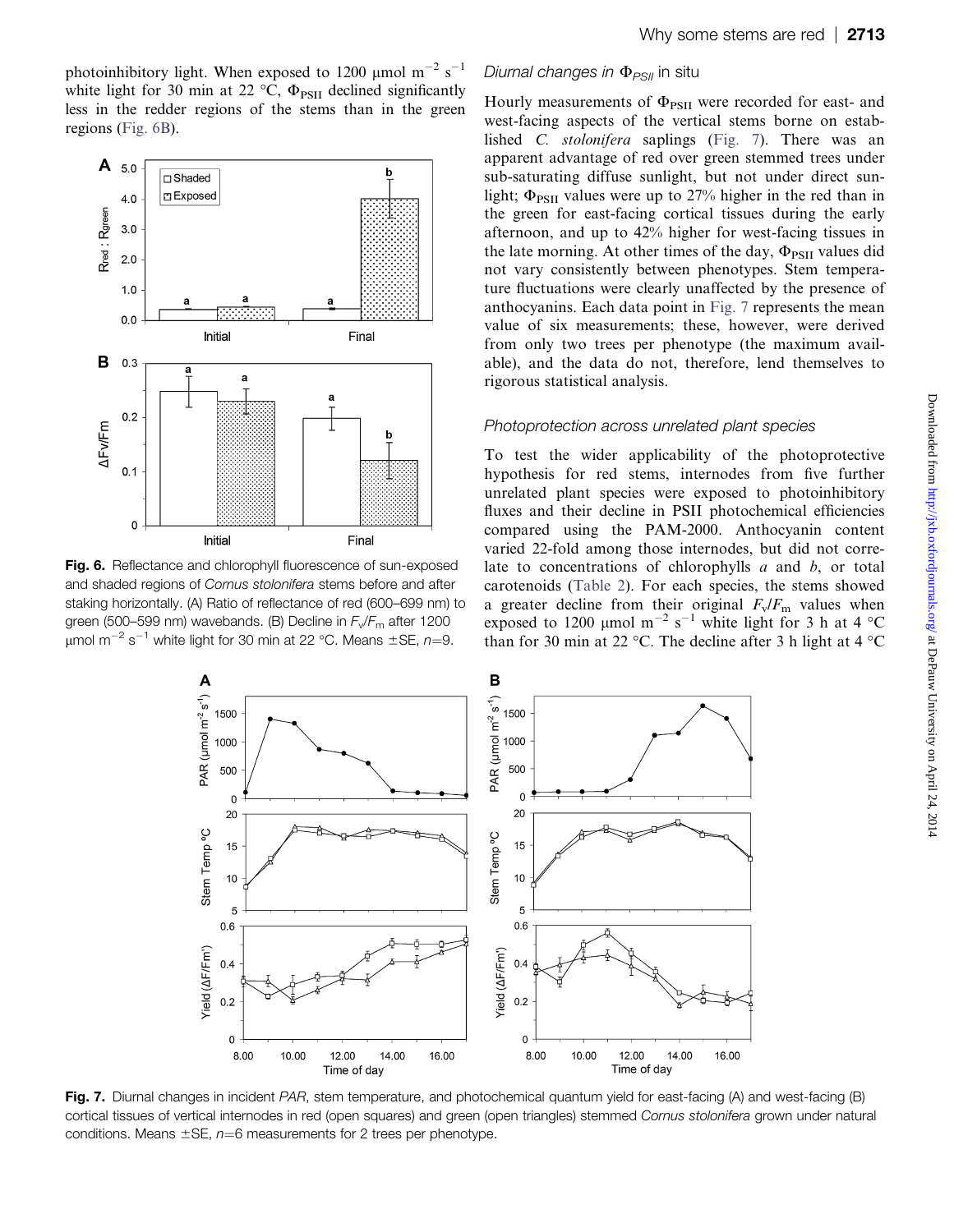<span id="page-8-0"></span>Table 2. Proportionate decline in  $F_v/F_m$  for chlorophyll fluorescence of green and red internodes of six species following exposure to 1200  $\mu$ mol m<sup>-2</sup> s<sup>-1</sup> white light for 30 min at 22 °C or for 3 h at 4 °C, and concentrations of anthocyanins (Ant), chlorophylls (Chl), and total carotenoids (Car); means  $\pm$ SE, n=5.

| <b>Species</b>         | Colour | $\Delta F_v/F_m$ (%) |            | Ant                           | ChIa                    | Chl b                         | Car                           |
|------------------------|--------|----------------------|------------|-------------------------------|-------------------------|-------------------------------|-------------------------------|
|                        |        | $22^{\circ}$ C       | 4 °C       | $(A_{\lambda max} g^{-1}$ FW) | ( $\mu$ g g $^{-1}$ FW) | ( $\mu$ g g <sup>-1</sup> FW) | ( $\mu$ g g <sup>-1</sup> FW) |
| Leucothoe fontanesiana | Green  | $23+3$               | $56 + 5$   | $3.4 \pm 0.5$                 | $111 \pm 11$            | $41 \pm 5$                    | $47 + 4$                      |
|                        | Red    | $15 + 1$             | $40 \pm 3$ | $17.4 \pm 2.3$                | $102 \pm 6$             | $36\pm3$                      | $46 + 2$                      |
| Lobelia erinus         | Green  | $28 + 4$             | $39 + 4$   | $4.0 \pm 1.0$                 | $182 + 27$              | $67 + 9$                      | $55 \pm 8$                    |
|                        | Red    | $22 \pm 3$           | $29 + 4$   | $22.3 \pm 5.9$                | $280 \pm 44$            | $97 + 14$                     | $90 \pm 14$                   |
| Tanacetum parthenium   | Green  | $18 + 2$             | $37 + 4$   | $1.7 \pm 0.2$                 | $81 + 4$                | $32\pm3$                      | $17 + 1$                      |
|                        | Red    | $19\pm3$             | $31 + 7$   | $8.8 \pm 1.3$                 | $75 + 9$                | $33\pm8$                      | $13\pm2$                      |
| Solidago gigantea      | Green  | $30 + 2$             | $50 + 3$   | $2.1 \pm 0.2$                 | $91 \pm 16$             | $36 \pm 6$                    | $28 + 5$                      |
|                        | Red    | $28 + 3$             | $46 + 4$   | $8.1 \pm 0.9$                 | $94 + 11$               | $31 \pm 2$                    | $31 \pm 4$                    |
| Salvia gesneriiflora   | Green  | $33 + 4$             | $58 + 6$   | $1.0 \pm 0.1$                 | $45 + 8$                | $18\pm3$                      | $23 + 3$                      |
|                        | Red    | $31 \pm 3$           | $57 + 1$   | $4.9 \pm 1.0$                 | $41 \pm 8$              | $18\pm3$                      | $26 + 5$                      |

was consistently greater in the green than in the red internodes for each species, and  $\Delta F_v/F_m$  negatively correlated to total chlorophyll content  $(r = -0.8; P \le 0.01)$ .

The photoprotective advantage of anthocyanic stems was computed as the difference between green and red internodes in their proportionate declines in  $F_v/F_m$  following a 3 h at  $4^{\circ}$ C photoinhibitory treatment. When regressed against the anthocyanin differential (i.e. differences in anthocyanin content between red and green internodes), a robust positive, linear relationship ( $\overline{R^2}$ =0.98; P <0.001) was evident across five of the six species (Fig. 8); the redder the stems, the greater was the photoprotective advantage as compared with green stems. The outlier was an ornamental cultivar of Lobelia erinus, for which the photoprotective advantage was disproportionately lower in relation to its anthocyanin content as compared with the other species. Lobelia was also unusual in that (i) its red stems were the richest in anthocyanins, (ii) chlorophylls were much more concentrated in the red than in the green stems, and (iii) both green and red stems were richer in chlorophylls than were those of the other species (Table 2).

# **Discussion**

Four sets of data presented here argue strongly in favour of a photoprotective role of anthocyanins in stems. First, anthocyanin levels greatly increased in internodes that had been staked horizontally and exposed to full sunlight at the height of summer (Fig. 6A). Second, anthocyanins in the periderm dramatically reduced the amount of PAR transmitted to cortical chlorenchyma (Fig. 5A). Third, for both upright and horizontal stems,  $\Phi_{\text{PSII}}$  was depressed significantly less in red than in green internode portions following a protracted exposure to saturating white light at  $4 \degree C$  or  $22 \text{ °C}$  (Figs 2, 6B). Finally, and most compellingly, the photoprotective advantage of red versus green stems was directly proportional to their difference in anthocyanin content across five of six species examined (Fig. 8).



Fig. 8. Photoprotective advantage of red versus green pigmented stems as a function of anthocyanin concentration differential across six species. Differences in proportionate decline in  $F_{\vee}/F_{\rm m}$ between green and red internodes following 1200  $\mu$ mol m<sup>-2</sup> s<sup>-1</sup> white light for 3 h at 4  $^{\circ}$ C regressed against differences in anthocyanin content. Regression line excludes data point for Lobelia; y=1.58x–5.13,  $R^2$ =0.98. Means, n=5.

[Manetas \(2004\)](#page-11-0) has argued that, in comparison with leaves, woody stems may have reduced capacities both to utilize the absorbed quanta in photosynthesis, and to dissipate the excess light energy as heat. This is because, in the absence of stomata, high  $CO<sub>2</sub>$  concentrations ranging from 1% to 26% (Pfanz et al.[, 2002](#page-11-0)) can accumulate in the cortical chlorenchyma; this, in turn, causes acidification of the chloroplast stroma, which inhibits the activities of some Calvin cycle enzymes and may interfere with the xanthophyll cycle for non-photochemical energy dissipation. Consistent with the hypothesis,  $\Phi_{PSII}$  and  $qP$  values for green C. stolonifera stems were lower than those for green leaves under non-saturating irradiance (Fig. 4). By contrast, those parameters were remarkably similar between red stems and green leaves. Red stems are evidently better equipped to deal with surplus incident photons, elevating their photochemical performance to that of green leaves.

That differences in photoprotection were measurable between red and green regions of the same stem (Fig. 6B)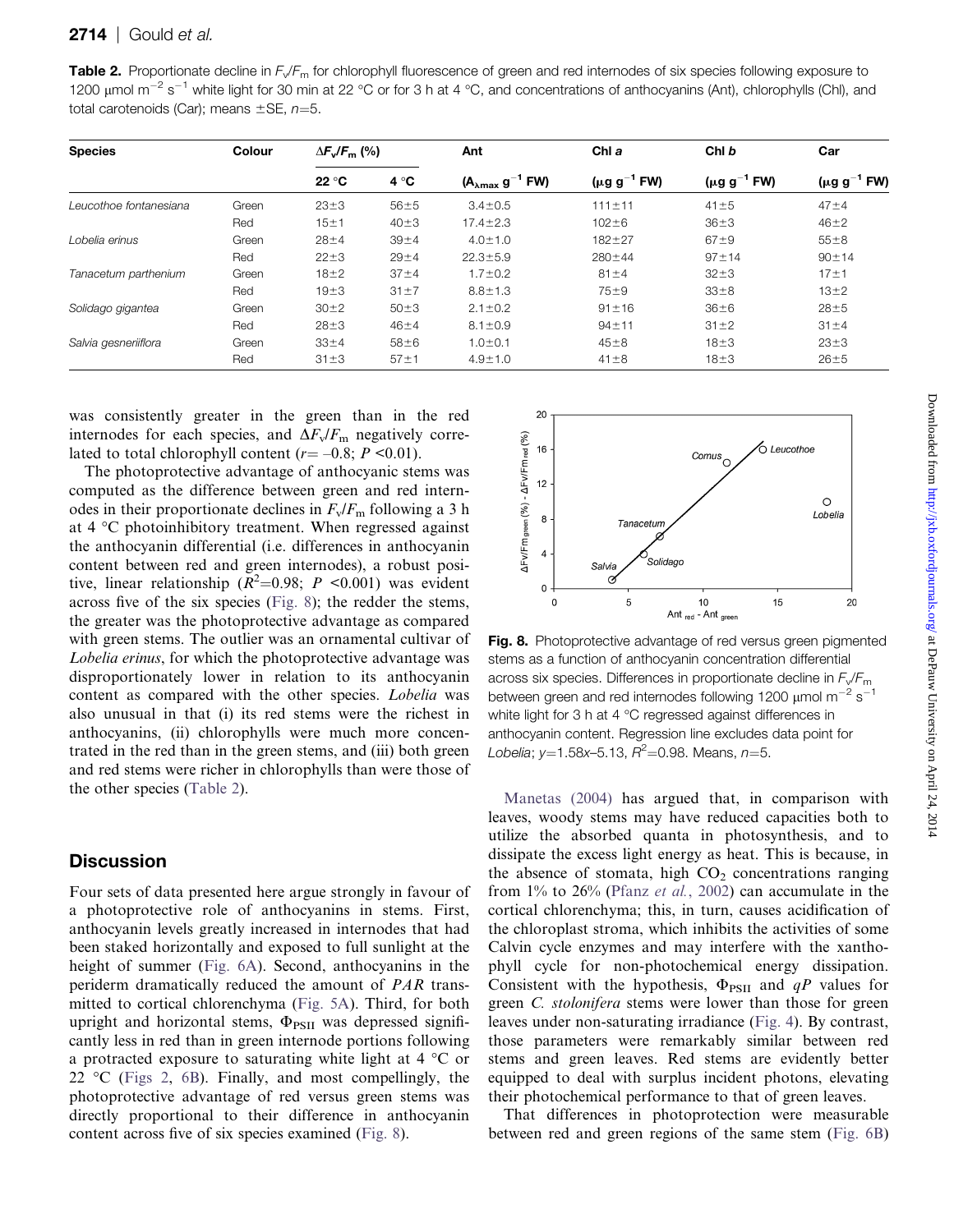indicates a response independent of genotypic variability. Nevertheless, the two regions had been manipulated such that they had developed under substantially different light environments, and their photosynthetic properties could have resulted from a variety of acclimatory features quite separate from possible effects of anthocyanins. Indeed, red C. stolonifera stems had the lower concentrations of total chlorophyll, and the larger ratios of carotenoids to chlorophylls ([Table 1\)](#page-4-0), which are characteristic of sun-acclimated plants. Moreover, when the periderm and other anthocyanic tissues were removed, the underlying chlorenchyma in red stems continued to show a small advantage in  $\Phi_{PSII}$  relative to chlorenchyma in the green (Fig. 5C). However, much larger differences in  $\Phi_{PSII}$  between red and green stems were observed when anthocyanins were present (Fig. 4). It is also noteworthy that NPQ values were invariably lower for red stems than for green stems (or green leaves) under nonsaturating light (Fig. 4). Thus, anthocyanins in stems are important, but they are only a part of a complete set of biochemical and physiological acclimations to high irradiance, which in red stems includes the up-regulation of all photoprotection mechanisms. Collectively, these would reduce excitation pressure on the chloroplasts, so that Calvin cycle enzyme activity, although partly inhibited from stromal acidification, can adequately utilize electrons for carbon reduction.

Interestingly, among the species tested, the non-senescing leaves were usually acyanic (green) even though their supporting stem was partly or entirely anthocyanic. Indeed, in general, red stems are far more common than are red leaves ([Wheldale, 1916\)](#page-11-0). Most leaves, of course, have abundant stomata as well as a panoply of mechanisms for eliminating supernumerary quanta ([Niyogi, 2000](#page-11-0)), and are unlikely, therefore, to encounter the problems associated with stromal acidification to the same degree as that in stems. This also suggests that there must be substantive differences in the internal biochemical environment (and perhaps anatomical structure) between stems that have the capacity to turn red, and those that do not, for the latter must have alternative means by which to withstand high light stress. Comparative studies between obligate green and facultative red stems would be fruitful for elucidating these differences.

The close correspondence in light curves for photochemical yield in red and green stems after accommodating differences in transmittance through the periderm (Fig. 5B) indicates that anthocyanins probably assist photoprotection indirectly by abating incident quantum fluxes, rather than by any direct mechanism. An alternative hypothesis, that anthocyanins shield thylakoid membranes from oxidative assault through the scavenging of reactive oxygen intermediates [\(Neill and Gould, 2003\)](#page-11-0), seems improbable given that the red pigments are, for the most part, located some distance away from cortical chloroplasts (Fig. 1B), and most species of reactive oxygen do not diffuse freely across cell membranes or cell walls. A third possibility, that anthocyanins optimize photosynthesis by elevating stem temperatures, was not supported by in situ temperature measurements (Fig. 7). By contrast, the simple procedure of ensheathing a green stem in a red polycarbonate film, the optics of which approximated those of anthocyanins, reduced photoinhibition by 16%. The film reduced the flux of green light incident on the stem, but did not alter the transmission of red light. This is an important result because the photoprotective hypothesis (as it relates to red autumn leaves) has previously been criticized on the grounds that anthocyanins absorb those wavebands that are least used by the chlorophylls, and therefore would be ineffective at countering photoinhibition [\(Manetas, 2006](#page-11-0); [Archetti, 2009\)](#page-10-0). Anthocyanins strongly absorb green and yellow light, with in vivo absorption maxima ranging between 537 nm and 542 nm ([Merzlyak](#page-11-0) et al., 2008), and like red leaves (Gould et al.[, 2002](#page-10-0)b), the presence of anthocyanins in stems substantially reduced the amount of green light transmitted to subjacent chlorenchyma (Fig. 5A). Contrary to the argument used by opponents of the photoprotective hypothesis, green light has repeatedly been shown to drive photosynthesis, particularly in the lower mesophyll layers (Sun et al.[, 1998](#page-11-0); [Evans and](#page-10-0) [Vogelmann, 2003\)](#page-10-0); indeed, a recent analysis found green light to be more effective than red light in driving photosynthesis when leaves are irradiated with strong white light [\(Terashima](#page-11-0) et al., 2009). Thus, the absorption of green quanta by peridermal anthocyanins clearly has the potential to modulate such photosynthetic responses.

Differences in their photoprotective capacities appear to translate into a photosynthetic advantage of red over green C. stolonifera stems in situ (Fig. 7). The demonstration of an advantage of anthocyanins under natural conditions is important; the spectral output from lamps commonly used in photoinhibition experiments (e.g. Fig. 2A) can differ appreciably from that of sunlight, potentially leading to an underestimation of the natural effects of anthocyanins on green light-screening. That advantages of anthocyanins were most evident for west-facing stems only in the morning, and for east-facing stems only in the afternoon, suggests that anthocyanins assist the photoprotection of PSII more in sub-saturating diffuse light than in direct light. Differential effects of diffuse and direct light on photosynthetic yields have recently been reported for a variety of sun-acclimated leaves [\(Brodersen](#page-10-0) et al., 2008), and it is not inconceivable, therefore, that photoabatement by anthocyanins might be more useful to stems under diffuse light. This interesting possibility warrants further investigation using larger sample sizes.

The induction of anthocyanin biosynthesis usually, though not always [\(Alston, 1958](#page-10-0); Lewis et al.[, 1998\)](#page-11-0), requires exposure to light [\(Mancinelli, 1985](#page-11-0)). Brief exposures to visible and/or ultraviolet radiation are sufficient to induce anthocyanins in many species, while prolonged exposures can further enhance anthocyanin production (Steyn et al.[, 2002\)](#page-11-0). The horizontally-staked C. stolonifera stems were planted in fertile soil and irrigated regularly, and it seems probable, therefore, that the dark red colour exclusive to their uppermost surfaces was a response to elevated radiation levels rather than to other abiotic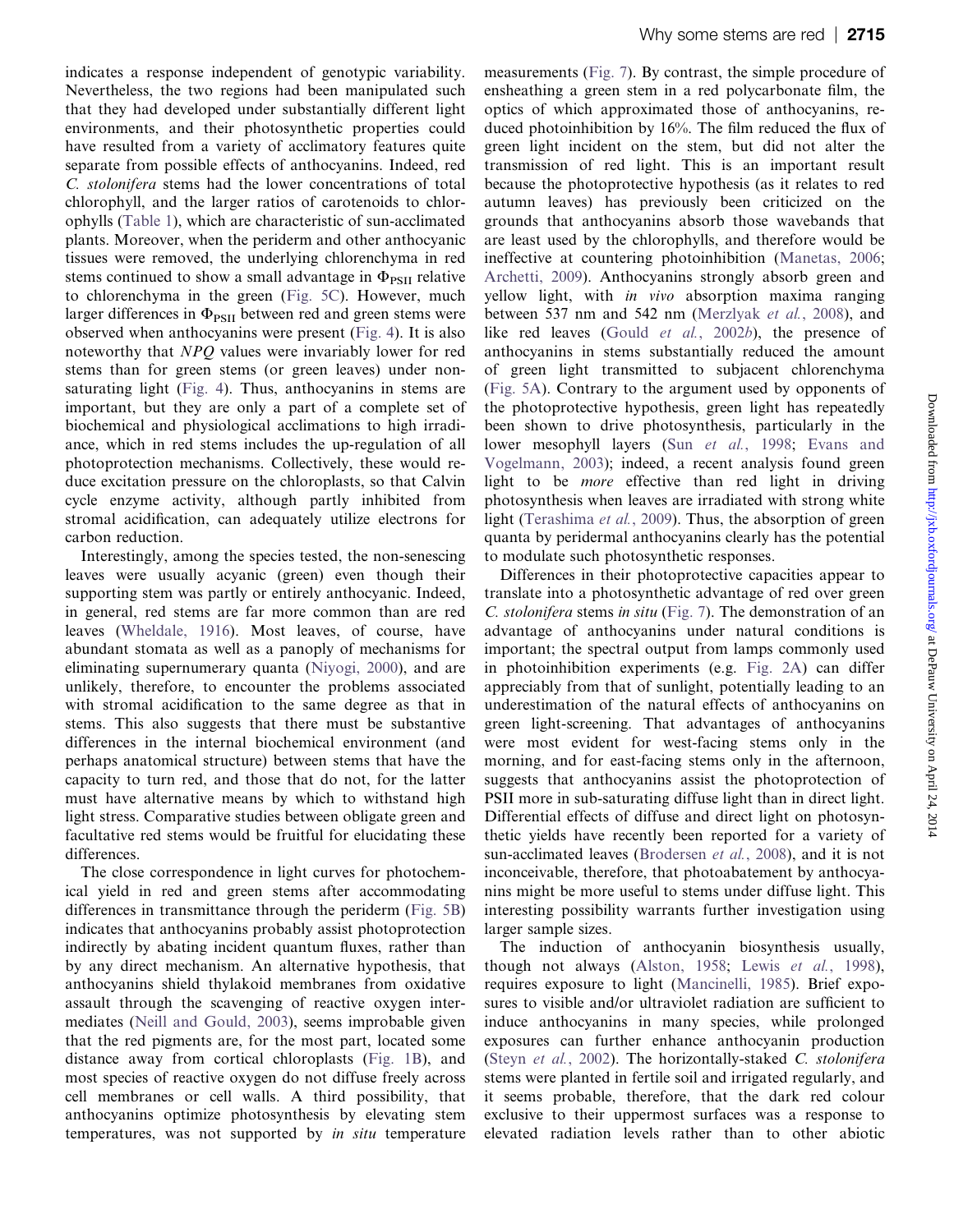### <span id="page-10-0"></span>**2716** Gould et al.

stressors, although warmer internode temperatures may also have been involved. Horizontal stems would receive a greater proportion of the incident sunlight for most of the day than would erect ones, which explains why staking the stems resulted in a more intense pigmentation. This potentially also explains why the naturally prostrate stems of many other species bear anthocyanins on their uppermost surfaces yet are green underneath, and why stems that are colonized by twining vines are often red except for the narrow portions covered by the vine (KS Gould, personal observation). Thus, there appears to be a regulated feedback mechanism whereby the perception of high light upregulates anthocyanin biosynthesis in stems; this, in turn, protects the cortical chloroplasts from the adverse effects of prolonged exposures to high light.

The strong correlation between photoprotective advantage and anthocyanin content across five unrelated plant species (Fig. 8) indicates that the light-screening hypothesis for red-pigmented stems has widespread applicability. The mix of plants studied included annuals, perennials, shrubs, and herbs, yet irrespective of differences in their internode thickness, anatomy, or ratios of chlorophylls to carotenoids ([Table 2](#page-8-0)), the photoprotective benefit of red over green stems varied as a linear function of the anthocyanin concentration differential. Lobelia erinus proved to be the exception in our study; although quantum efficiencies were depressed less in the red than in the green stems when subjected to saturating light, the measured benefit was smaller than might be predicted based on its anthocyanin content. The Lobelia used was an ornamental cultivar bred specifically for a dark purple/blue flower, and its exceptionally high levels of anthocyanins (and chlorophylls) in the stems ([Table 2](#page-8-0)) are the likely outcome of artificial selection by plant breeders rather than of physiological requirement. Nonetheless, the inclusion of Lobelia stems in our study serves to indicate that the photoprotective hypothesis is not universally applicable. Indeed, photoprotection is unlikely to explain the more localized patterns of anthocyanin distribution, such as at the bases of internodes, and around lenticels and herbivore-induced wounds. There remains much to be learned about anthocyanin function in stems.

## Acknowledgements

We thank Cameron Jack (Victoria University of Wellington) for constructing the ocular attachment for measuring periderm transmittance, the Dunedin Botanic Garden for permission to use their plant material, and the Department of Botany at the University of Otago for the use of their laboratory facilities. Work was supported by the DePauw University John and Janice Fisher Fund.

# **References**

Alokam S, Chinnappa CC, Reid DM. 2002. Red/far-red light mediated stem elongation and anthocyanin accumulation in Stellaria longipes: differential response of alpine and prairie ecotypes. Canadian Journal of Botany 80, 72-81.

Alston RE. 1958. Leuco-anthocyanin synthesis in dark-grown seedlings of Impatiens balsamea. American Journal of Botany 45, 289–294.

Archetti M. 2009. Classification of hypotheses on the evolution of autumn colours. Oikos 118, 328–333.

Berveiller D, Kierzkowski D, Damesin C. 2007. Interspecific variability of stem photosynthesis among tree species. Tree Physiology 27, 53–61.

Bjorøy O, Fossen T, Andersen OM. 2007. Anthocyanin 3 galactosides from Cornus alba 'Sibirica' with glucosidation of the B-ring. Phytochemistry 68, 640-645.

**Bossard CC, Rejmanek M.** 1992. Why have green stems? Functional Ecology 6, 197-205.

Brodersen CR, Vogelmann TC, Williams WE, Gorton HL. 2008. A new paradigm in leaf-level photosynthesis: direct and diffuse lights are not equal. Plant, Cell and Environment 31, 159-164.

Chalker-Scott L. 1999. Environmental significance of anthocyanins in plant stress responses. Photochemistry and Photobiology 70, 1-9.

Close DC, Beadle CL. 2003. The ecophysiology of foliar anthocyanin. Botanical Review 69, 149–161.

Davies KM. 2004. Plant pigments and their manipulation. Oxford, UK: Blackwell Publishing.

Esteban R, Fernández-Marín B, Becerril JM, García-Plazaola JI. 2008. Photoprotective implications of leaf variegation in E. dens-canis L. and P. officinalis L. Journal of Plant Physiology 165, 1255-1263.

**Evans JR, Vogelmann TC.** 2003. Profiles of <sup>14</sup>C fixation through spinach leaves in relation to light absorption and photosynthetic capacity. Plant, Cell and Environment 26, 547–560.

Feild TS, Lee DW, Holbrook NM. 2001. Why leaves turn red in autumn. The role of anthocyanins in senescing leaves of red-osier dogwood. Plant Physiology 127, 566-574.

Gamon JA, Surfus JS. 1999. Assessing leaf pigment content and activity with a reflectometer. New Phytologist 143, 105-117.

Genty B, Briantais J-M, Baker NR. 1989. The relationship between quantum yield of photosynthetic electron transport and quenching of chlorophyll fluorescence. Biochimica et Biophysica Acta 990, 87–92.

Gould KS. 2004. Nature's Swiss army knife: the diverse protective roles of anthocyanins in leaves. Journal of Biomedicine and Biotechnology 2004, 314-320.

Gould KS, Lister C. 2005. Flavonoid functions in plants. In: Andersen ØM, Markham KR, eds. Flavonoids: chemistry, biochemistry, and applications. Boca Raton, FL: CRC Press, 397–441.

Gould KS, Markham KR, Smith RG, Goris JJ. 2000. Functional role of anthocyanins in the leaves of Quintinia serrata A Cunn. Journal of Experimental Botany 51, 1107-1115.

Gould KS, Neill SO, Vogelmann TC. 2002a. A unified explanation for anthocyanins in leaves? Advances in Botanical Research 37, 167–192.

Gould KS, Vogelmann TC, Han T, Clearwater MJ. 2002b. Profiles of photosynthesis within red and green leaves of Quintinia serrata A. Cunn. Physiologia Plantarum 116, 127–133.